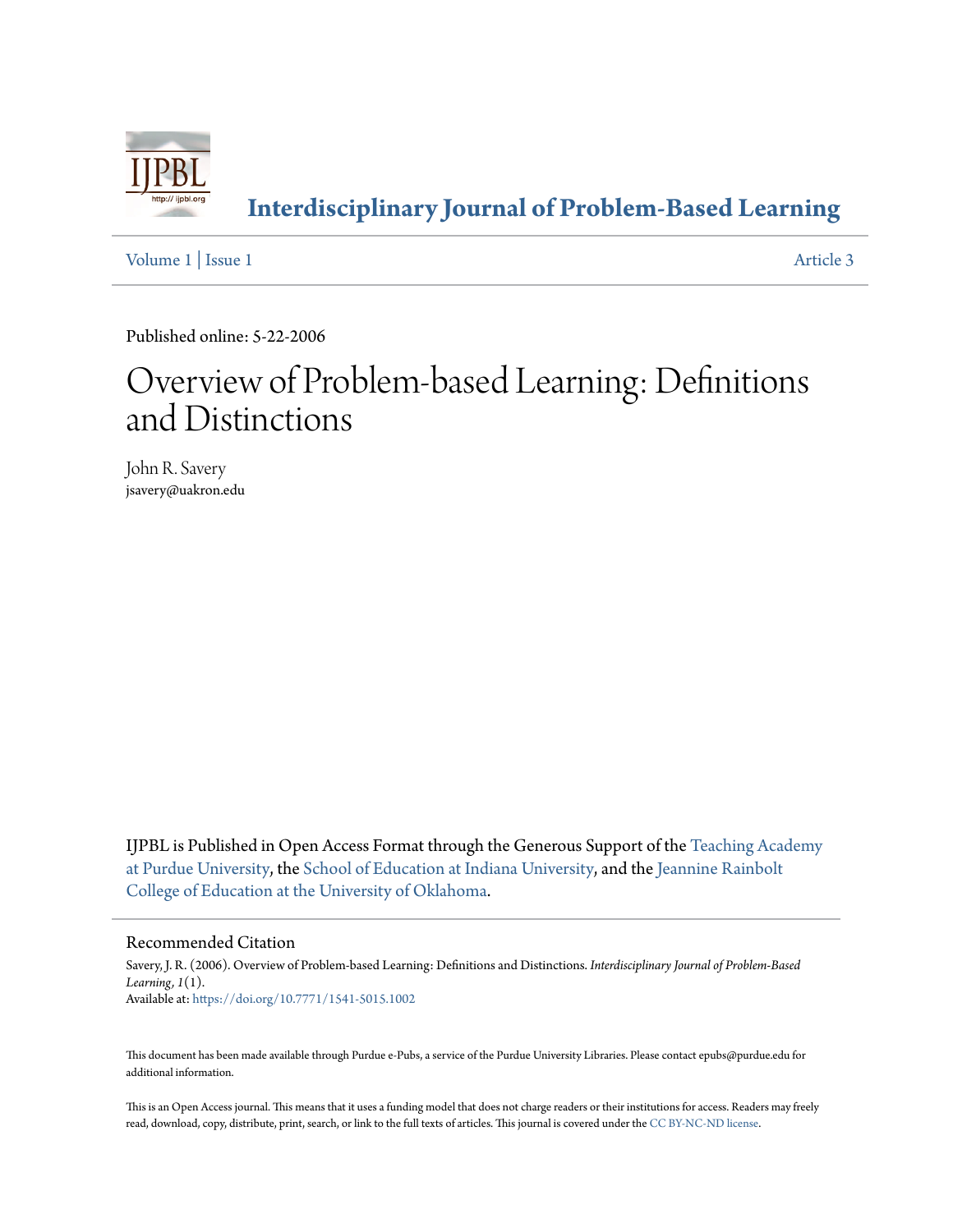# Overview of Problem-based Learning: Definitions and Distinctions

## John R. Savery

## Abstract

Problem-based learning (PBL) is an instructional approach that has been used successfully for over 30 years and continues to gain acceptance in multiple disciplines. It is an instructional (and curricular) learner-centered approach that empowers learners to conduct research, integrate theory and practice, and apply knowledge and skills to develop a viable solution to a defined problem. This overview presents a brief history, followed by a discussion of the similarities and differences between PBL and other experiential approaches to teaching, and identifies some of the challenges that lie ahead for PBL. Keywords: Problem-based learning, definitions, characteristics

# Introduction

When asked to provide an overview of problem-based learning for the introductory issue of this journal, I readily agreed, thinking it was a wonderful opportunity to write about a subject I care about deeply. As I began to jot down ideas about "What is PBL?" it became clear that I had a problem. Some of what I knew about PBL was learned through teaching and practicing PBL, but so much more had been acquired by reading the many papers authored by experts with decades of experience conducting research and practicing problem-based learning. These authors had frequently begun their papers with a context-setting discussion of "What is PBL?" What more was there to say?

# Origins of PBL

In discussing the origins of PBL, Boud and Feletti (1997) stated:

PBL as it is generally known today evolved from innovative health sciences curricula introduced in North America over 30 years ago. Medical education, with its intensive pattern of basic science lectures followed by an equally exhaustive clinical teaching programme, was rapidly becoming an ineffective and inhu-

The Interdisciplinary Journal of Problem-based Learning • volume 1, no. 1 (Spring 2006)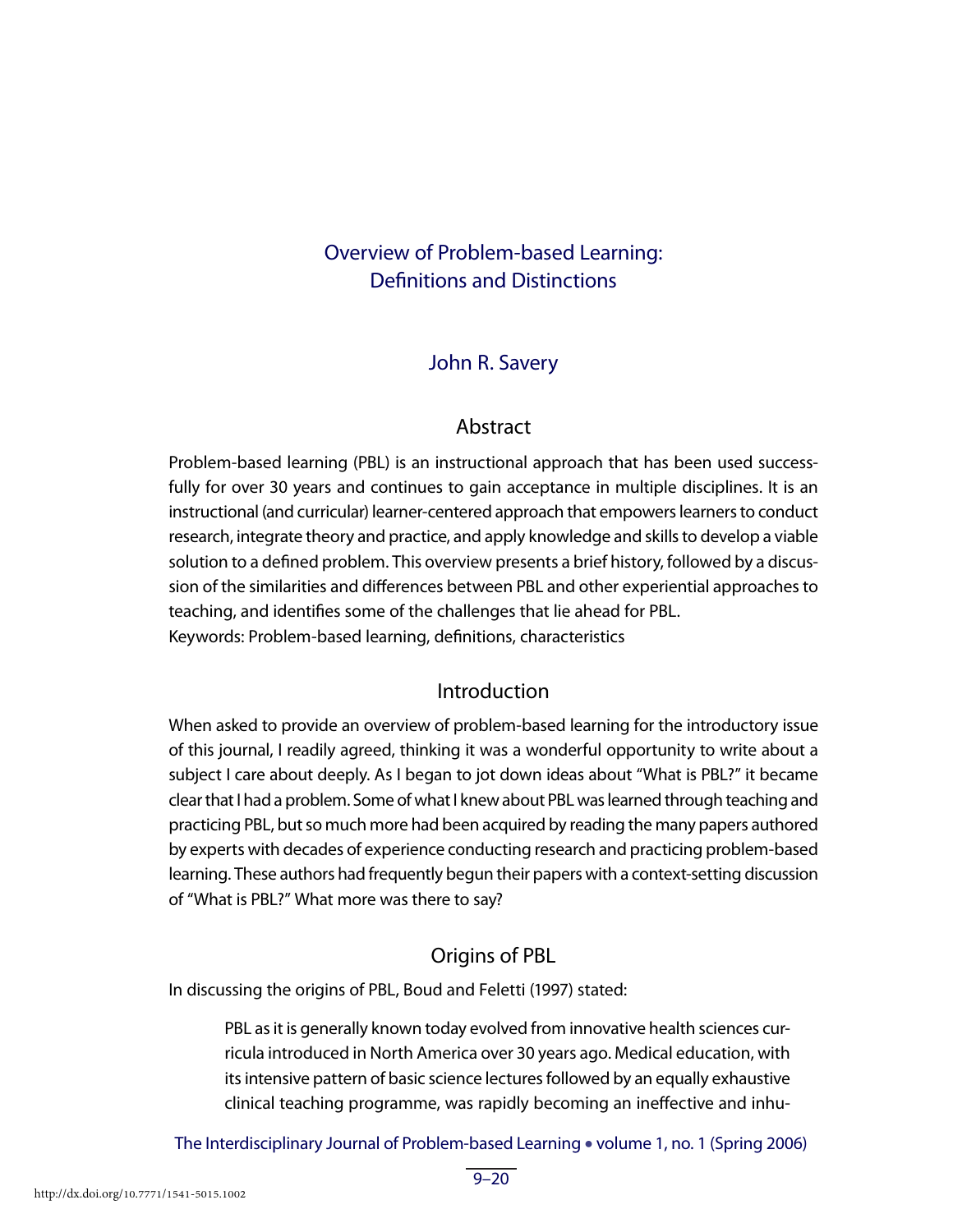mane way to prepare students, given the explosion in medical information and new technology and the rapidly changing demands of future practice. Medical faculty at McMaster University in Canada introduced the tutorial process, not only as a specific instructional method (Barrows & Tamblyn, 1980) but also as central to their philosophy for structuring an entire curriculum promoting student-centered, multidisciplinary education, and lifelong learning in professional practice. (p. 2)

Barrows (1994; 1996) recognized that the process of patient diagnosis (doctors' work) relied on a combination of a hypothetical-deductive reasoning process and expert knowledge in multiple domains. Teaching discipline specific content (anatomy, neurology, pharmacology, psychology, etc.) separately, using a "traditional" lecture approach, did little to provide learners with a context for the content or for its clinical application. Further confounding this traditional approach was the rapidly changing knowledge base in science and medicine, which was driving changes in both theory and practice.

During the 1980s and 1990s the PBL approach was adopted in other medical schools and became an accepted instructional approach across North America and in Europe. There were some who questioned whether or not a physician trained using PBL was as well prepared for professional practice as a physician trained using traditional approaches. This was a fair question, and extensive research was conducted to answer it. A meta-analysis of 20 years of PBL evaluation studies was conducted by Albanese and Mitchell (1993), and also by Vernon and Blake (1993), and concluded that a problem-based approach to instruction was equal to traditional approaches in terms of conventional tests of knowledge (i.e., scores on medical board examinations), and that students who studied using PBL exhibited better clinical problem-solving skills. A smaller study of graduates of a physical therapy program that utilized PBL (Denton, Adams, Blatt, & Lorish, 2000) showed that graduates of the program performed equally well with PBL or traditional approaches but students reported a preference for the problem-centered approach. Anecdotal reports from PBL practitioners suggest that students are more engaged in learning the expected content (Torp & Sage, 2002).

However, a recent report on a systematic review and meta-analysis on the effectiveness of PBL used in higher education programs for health professionals (Newman, 2003) stated that "existing overviews of the field do not provide high quality evidence with which to provide robust answers to questions about the effectiveness of PBL" (p. 5). Specifically this analysis of research studies attempted to compare PBL with traditional approaches to discover if PBL increased performance in adapting to and participating in change; dealing with problems and making reasoned decisions in unfamiliar situations; reasoning critically and creatively; adopting a more universal or holistic approach; practicing empathy, appreciating the other person's point of view; collaborating productively in groups or teams; and identifying one's own strengths and weaknesses and undertaking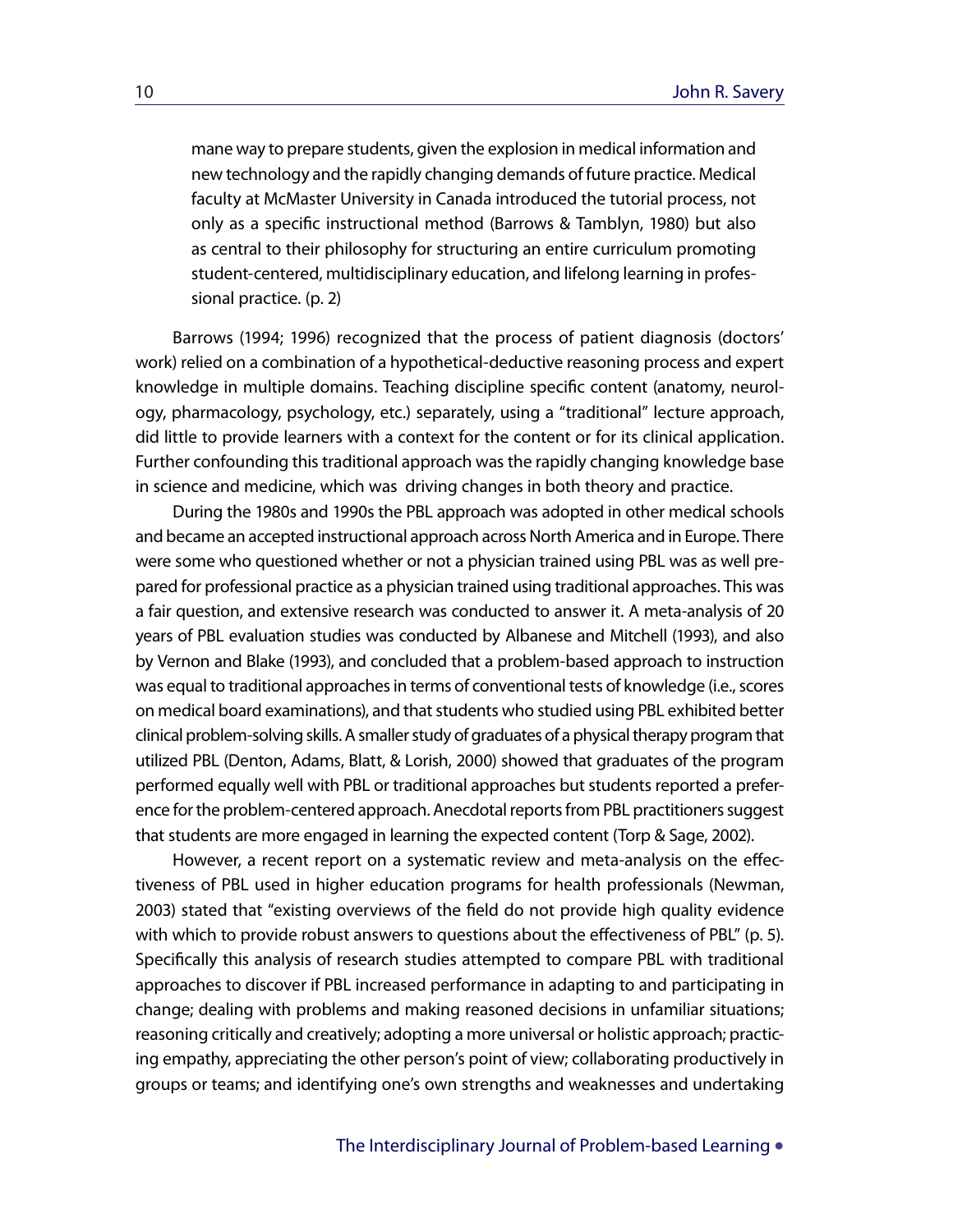appropriate remediation (self-directed learning). A lack of well-designed studies posed a challenge to this research analysis, and an article on the same topic by Sanson-Fisher and Lynagh (2005) concluded that "Available evidence, although methodologically flawed, offers little support for the superiority of PBL over traditional curricula" (p. 260). This gap in the research on the short-term and long-term effectiveness of using a PBL approach with a range of learner populations definitely indicates a need for further study.

Despite this lack of evidence, the adoption of PBL has expanded into elementary schools, middle schools, high schools, universities, and professional schools (Torp & Sage, 2002). The University of Delaware (http://www.udel.edu/pbl/) has an active PBL program and conducts annual training institutes for instructors wanting to become tutors. Samford University in Birmingham, Alabama (http://www.samford.edu/pbl/) has incorporated PBL into various undergraduate programs within the Schools of Arts and Sciences, Business, Education, Nursing, and Pharmacy. The Illinois Mathematics and Science Academy (http:// www.imsa.edu/center/) has been providing high school students with a complete PBL curriculum since 1985 and serves thousands of students and teachers as a center for research on problem-based learning. The Problem-based Learning Institute (PBLI) (http://www.pbli. org/) has developed curricular materials (i.e., problems) and teacher-training programs in PBL for all core disciplines in high school (Barrows & Kelson, 1993). PBL is used in multiple domains of medical education (dentists, nurses, paramedics, radiologists, etc.) and in content domains as diverse as MBA programs (Stinson & Milter, 1996), higher education (Bridges & Hallinger, 1996), chemical engineering (Woods, 1994), economics (Gijselaers, 1996), architecture (Kingsland, 1989), and pre-service teacher education (Hmelo-Silver, 2004). This list is by no means exhaustive, but is illustrative of the multiple contexts in which the PBL instructional approach is being utilized.

The widespread adoption of the PBL instructional approach by different disciplines, for different age levels, and in different content domains has produced some misapplications and misconceptions of PBL (Maudsley, 1999). Certain practices that are called PBL may fail to achieve the anticipated learning outcomes for a variety of reasons. Boud and Feletti (1997, p. 5) described several possible sources for the confusion:

- Confusing PBL as an approach to curriculum design with the teaching of problem-solving,
- Adoption of a PBL proposal without sufficient commitment of staff at all levels,
- Lack of research and development on the nature and type of problems to be used,
- Insufficient investment in the design, preparation and ongoing renewal of learning resources,
- Inappropriate assessment methods which do not match the learning outcomes sought in problem-based programs, and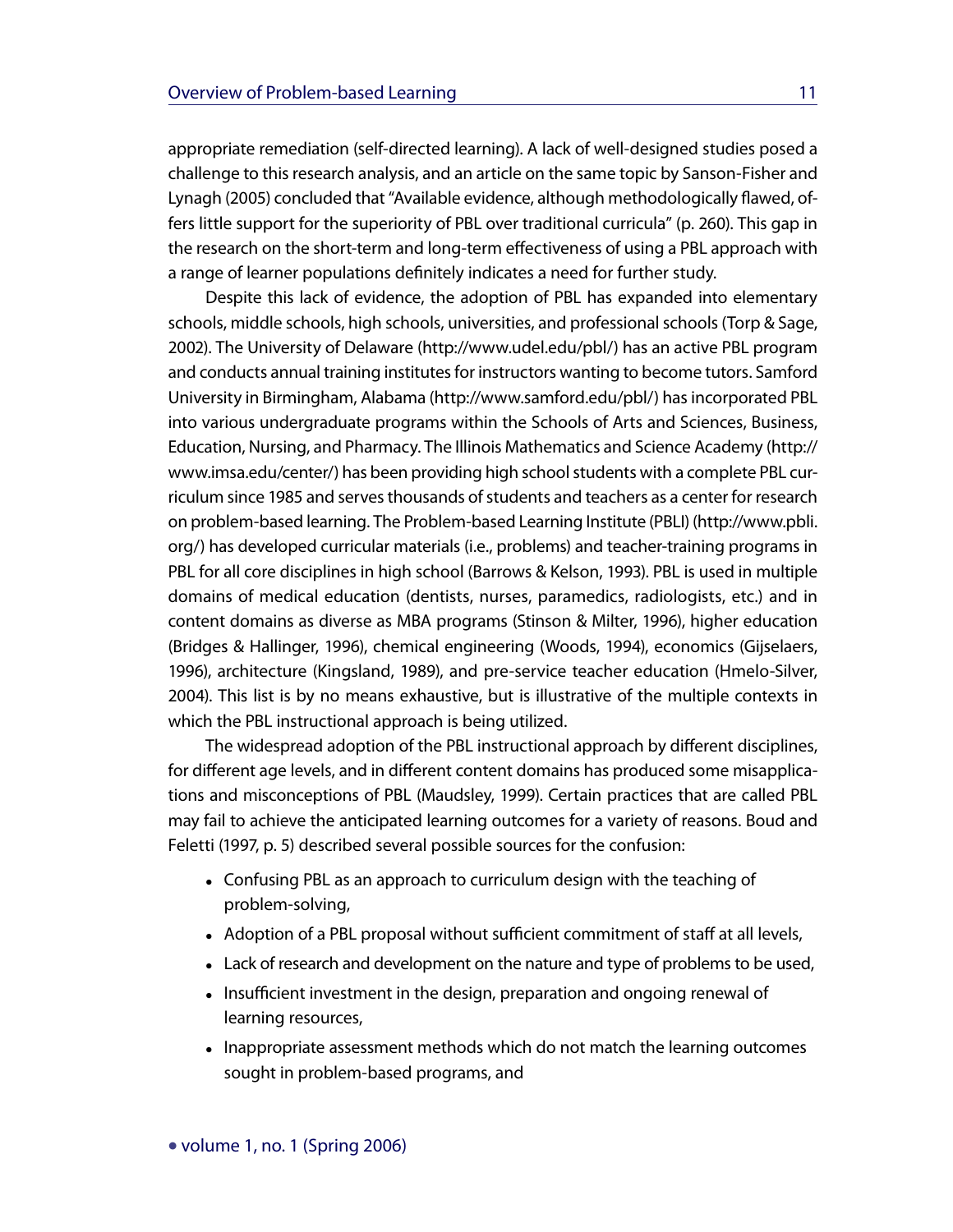• Evaluation strategies which do not focus on the key learning issues and which are implemented and acted upon far too late.

The possible sources of confusion listed above appear to hold a naïve view of the rigor required to teach with this learner-centered approach. In the next section I will discuss some of the essential characteristics and features of PBL.

## Characteristics of PBL

PBL is an instructional (and curricular) learner-centered approach that empowers learners to conduct research, integrate theory and practice, and apply knowledge and skills to develop a viable solution to a defined problem. Critical to the success of the approach is the selection of ill-structured problems (often interdisciplinary) and a tutor who guides the learning process and conducts a thorough debriefing at the conclusion of the learning experience. Several authors have described the characteristics and features required for a successful PBL approach to instruction. The reader is encouraged to read the source documents, as brief quotes do not do justice to the level of detail provided by the authors. Boud and Feletti (1997) provided a list of the practices considered characteristic of the philosophy, strategies, and tactics of problem-based learning. Duch, Groh, and Allen (2001) described the methods used in PBL and the specific skills developed, including the ability to think critically, analyze and solve complex, real-world problems, to find, evaluate, and use appropriate learning resources; to work cooperatively, to demonstrate effective communication skills, and to use content knowledge and intellectual skills to become continual learners. Torp and Sage (2002) described PBL as focused, experiential learning organized around the investigation and resolution of messy, real-world problems. They describe students as engaged problem solvers, seeking to identify the root problem and the conditions needed for a good solution and in the process becoming self-directed learners. Hmelo-Silver (2004) described PBL as an instructional method in which students learn through facilitated problem solving that centers on a complex problem that does not have a single correct answer. She noted that students work in collaborative groups to identify what they need to learn in order to solve a problem, engage in self-directed learning, apply their new knowledge to the problem, and reflect on what they learned and the effectiveness of the strategies employed.

On the website for the PBL Initiative (http://www.pbli.org/pbl/generic\_pbl.htm) Barrows (nd) describes in detail a set of Generic PBL Essentials, reduced to bullet points below. Each of these essential characteristics has been extended briefly to provide additional information and resources.

• Students must have the responsibility for their own learning.

PBL is a learner-centered approach—students engage with the problem with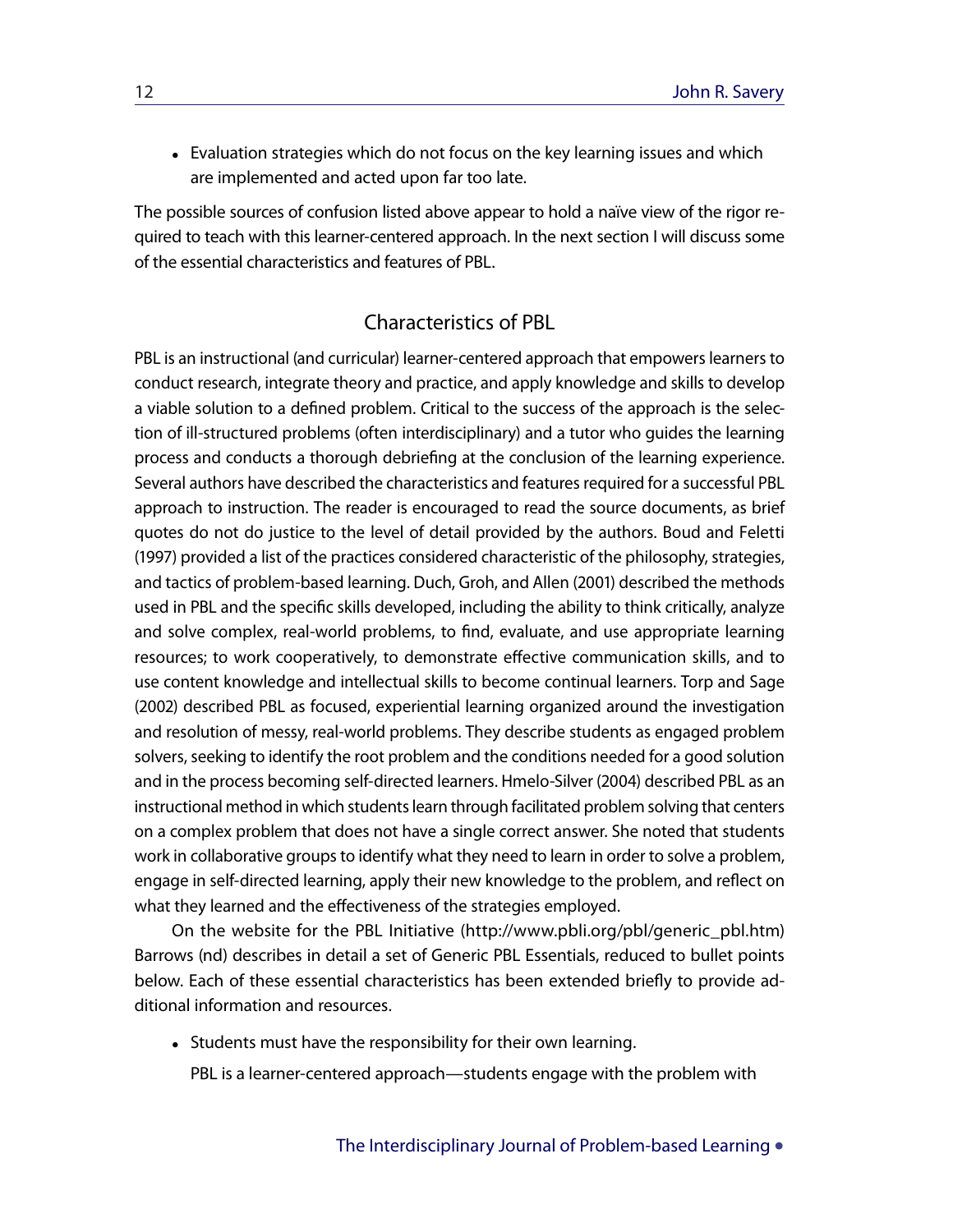whatever their current knowledge/experience affords. Learner motivation increases when responsibility for the solution to the problem and the process rests with the learner (Savery & Duffy, 1995) and as student ownership for learning increases (Savery, 1998; 1999). Inherent in the design of PBL is a public articulation by the learners of what they know and about what they need to learn more. Individuals accept responsibility for seeking relevant information and bringing that back to the group to help inform the development of a viable solution.

• The problem simulations used in problem-based learning must be ill-structured and allow for free inquiry.

Problems in the real world are ill-structured (or they would not be problems). A critical skill developed through PBL is the ability to identify the problem and set parameters on the development of a solution. When a problem is well-structured learners are less motivated and less invested in the development of the solution. (See the section on Problems vs. Cases below.)

- Learning should be integrated from a wide range of disciplines or subjects. Barrows notes that during self-directed learning, students should be able to access, study and integrate information from all the disciplines that might be related to understanding and resolving a particular problem—just as people in the real world must recall and apply information integrated from diverse sources in their work. The rapid expansion of information has encouraged a cross-fertilization of ideas and led to the development of new disciplines. Multiple perspectives lead to a more thorough understanding of the issues and the development of a more robust solution.
- Collaboration is essential.

In the world after school most learners will find themselves in jobs where they need to share information and work productively with others. PBL provides a format for the development of these essential skills. During a PBL session the tutor will ask questions of any and all members to ensure that information has been shared between members in relation to the group's problem.

• What students learn during their self-directed learning must be applied back to the problem with reanalysis and resolution.

The point of self-directed research is for individuals to collect information that will inform the group's decision-making process in relation to the problem. It is essential that each individual share coherently what he or she has learned and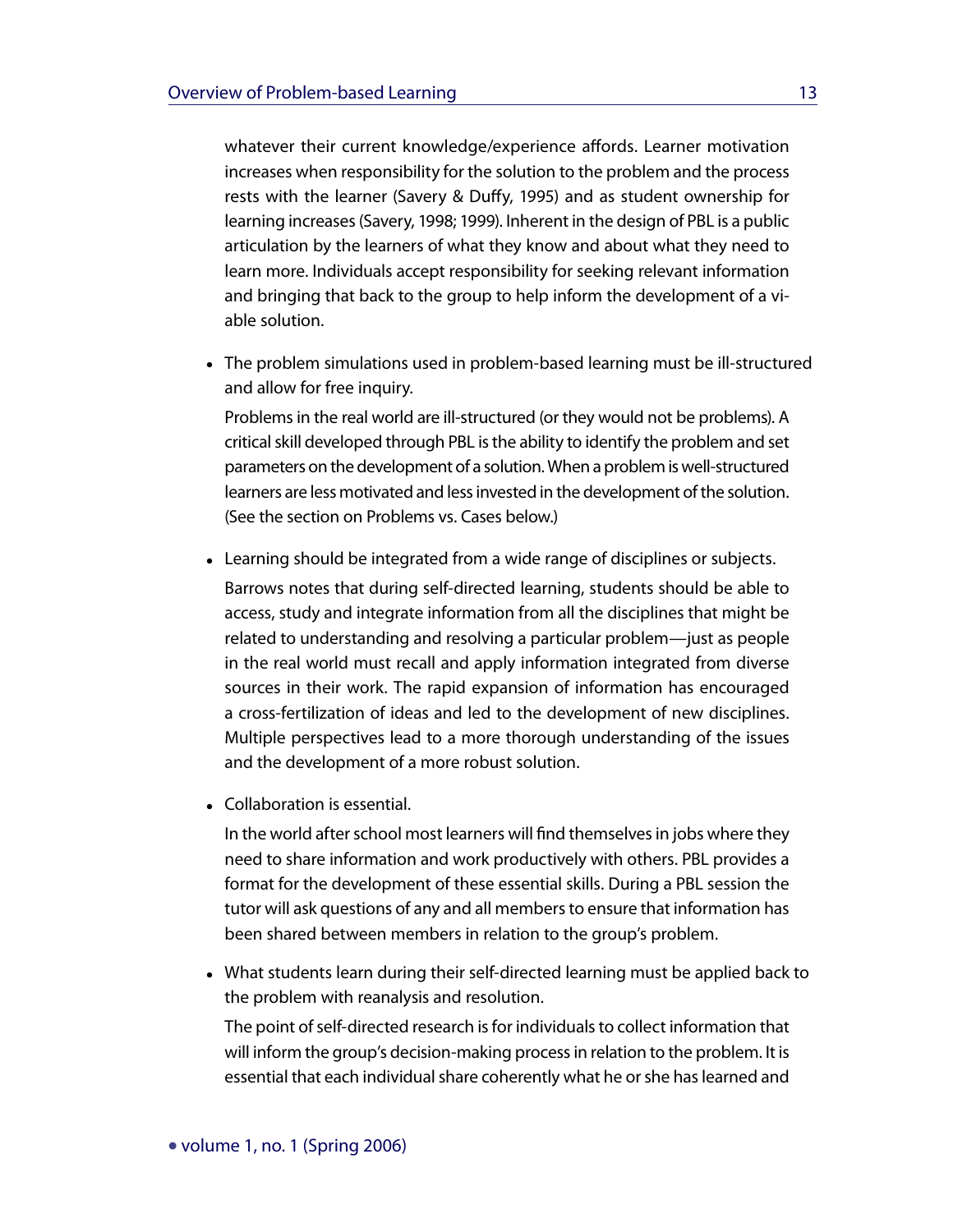how that information might impact on developing a solution to the problem.

- A closing analysis of what has been learned from work with the problem and a discussion of what concepts and principles have been learned are essential. Given that PBL is a very engaging, motivating and involving form of experiential learning, learners are often very close to the immediate details of the problem and the proposed solution. The purpose of the post-experience debriefing process (see Steinwachs, 1992; Thiagarajan, 1993 for details on debriefing) is to consolidate the learning and ensure that the experience has been reflected upon. Barrows (1988) advises that learners examine all facets of the PBL process to better understand what they know, what they learned, and how they performed.
- Self and peer assessment should be carried out at the completion of each problem and at the end of every curricular unit.

These assessment activities related to the PBL process are closely related to the previous essential characteristic of reflection on knowledge gains. The significance of this activity is to reinforce the self-reflective nature of learning and sharpen a range of metacognitive processing skills.

• The activities carried out in problem-based learning must be those valued in the real world.

A rationale and guidelines for the selection of authentic problems in PBL is discussed extensively in Savery & Duffy (1995), Stinson and Milter (1996), Wilkerson and Gijselaers (1996), and MacDonald (1997). The transfer of skills learned through PBL to a real-world context is also noted by Bransford, Brown, & Cocking (2000, p. 77).

• Student examinations must measure student progress towards the goals of problem-based learning.

The goals of PBL are both knowledge-based and process-based. Students need to be assessed on both dimensions at regular intervals to ensure that they are benefiting as intended from the PBL approach. Students are responsible for the content in the curriculum that they have "covered" through engagement with problems. They need to be able to recognize and articulate what they know and what they have learned.

• Problem-based learning must be the pedagogical base in the curriculum and not part of a didactic curriculum.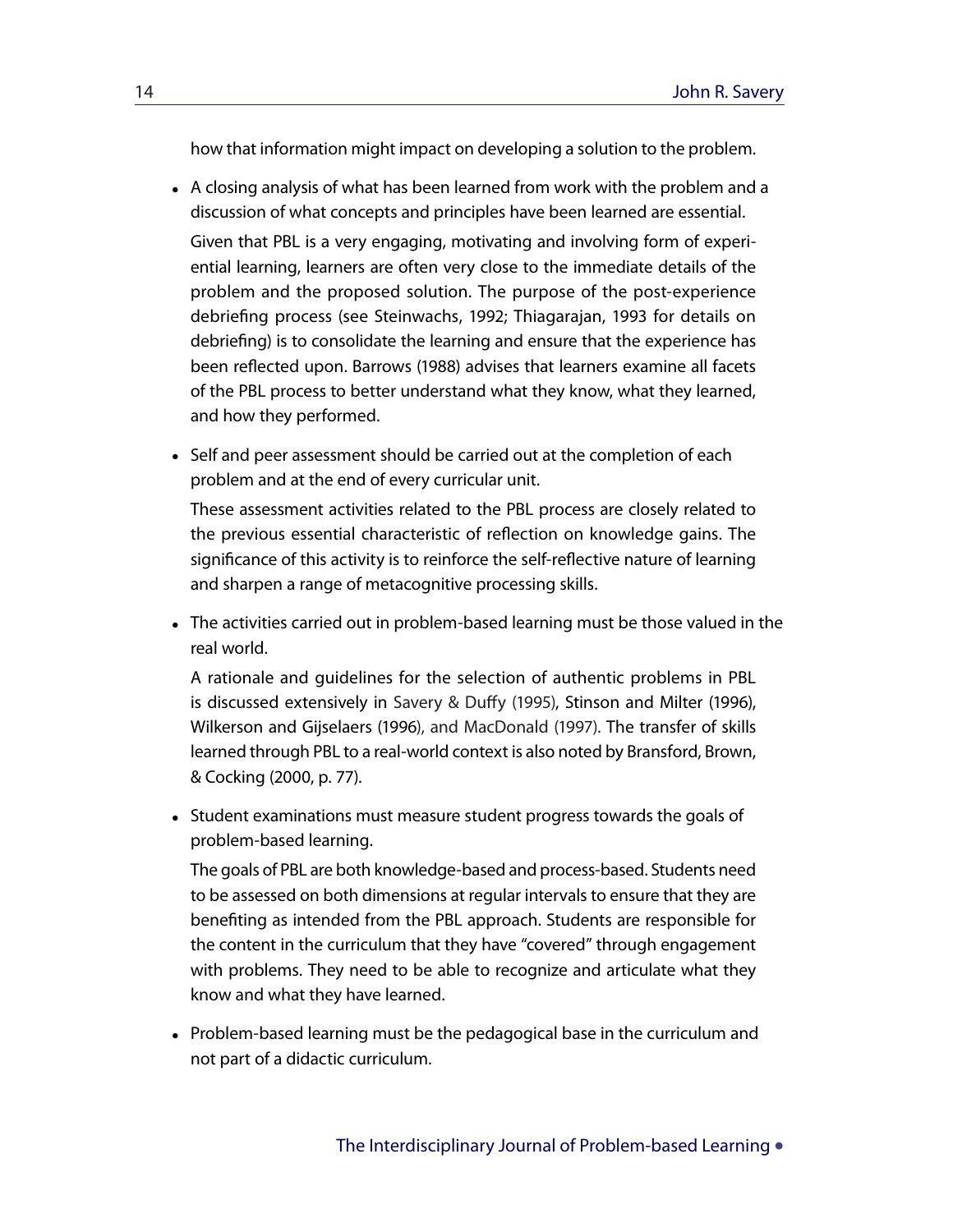### Summary

These descriptions of the characteristics of PBL identify clearly 1) the role of the tutor as a facilitator of learning, 2) the responsibilities of the learners to be self-directed and selfregulated in their learning, and 3) the essential elements in the design of ill-structured instructional problems as the driving force for inquiry. The challenge for many instructors when they adopt a PBL approach is to make the transition from teacher as knowledge provider to tutor as manager and facilitator of learning (see Ertmer & Simons, 2006). If teaching with PBL were as simple as presenting the learners with a "problem" and students could be relied upon to work consistently at a high level of cognitive self-monitoring and self-regulation, then many teachers would be taking early retirement. The reality is that learners who are new to PBL require significant instructional scaffolding to support the development of problem-solving skills, self-directed learning skills, and teamwork/collaboration skills to a level of self-sufficiency where the scaffolds can be removed. Teaching institutions that have adopted a PBL approach to curriculum and instruction (including those noted earlier) have developed extensive tutor-training programs in recognition of the critical importance of this role in facilitating the PBL learning experience. An excellent resource is The Tutorial Process by Barrows (1988), which explains the importance of the tutor as the metacognitive coach for the learners.

Given that change to teaching patterns in public education moves at a glacial pace, it will take time for institutions to commit to a full problem-based learning approach. However, there are several closely related learner-centered instructional strategies, such as project-based learning, case-based learning, and inquiry-based learning, that are used in a variety of content domains that can begin to move students along the path to becoming more self-directed in their learning. In the next section I examine some of similarities and differences among these approaches.

Problem-based Learning vs. Case-based and Project-based Learning Both case-based and project-based approaches are valid instructional strategies that promote active learning and engage the learners in higher-order thinking such as analysis and synthesis. A well-constructed case will help learners to understand the important elements of the problem/situation so that they are better prepared for similar situations in the future. Case studies can help learners develop critical thinking skills in assessing the information provided and in identifying logic flaws or false assumptions. Working through the case study will help learners build discipline/context-specific vocabulary/terminology, and an understanding of the relationships between elements presented in the case study. When a case study is done as a group project, learners may develop improved communication and collaboration skills. Cases may be used to assess student learning after instruction, or as a practice exercise to prepare learners for a more authentic application of the skills and knowledge gained by working on the case.

• volume 1, no. 1 (Spring 2006)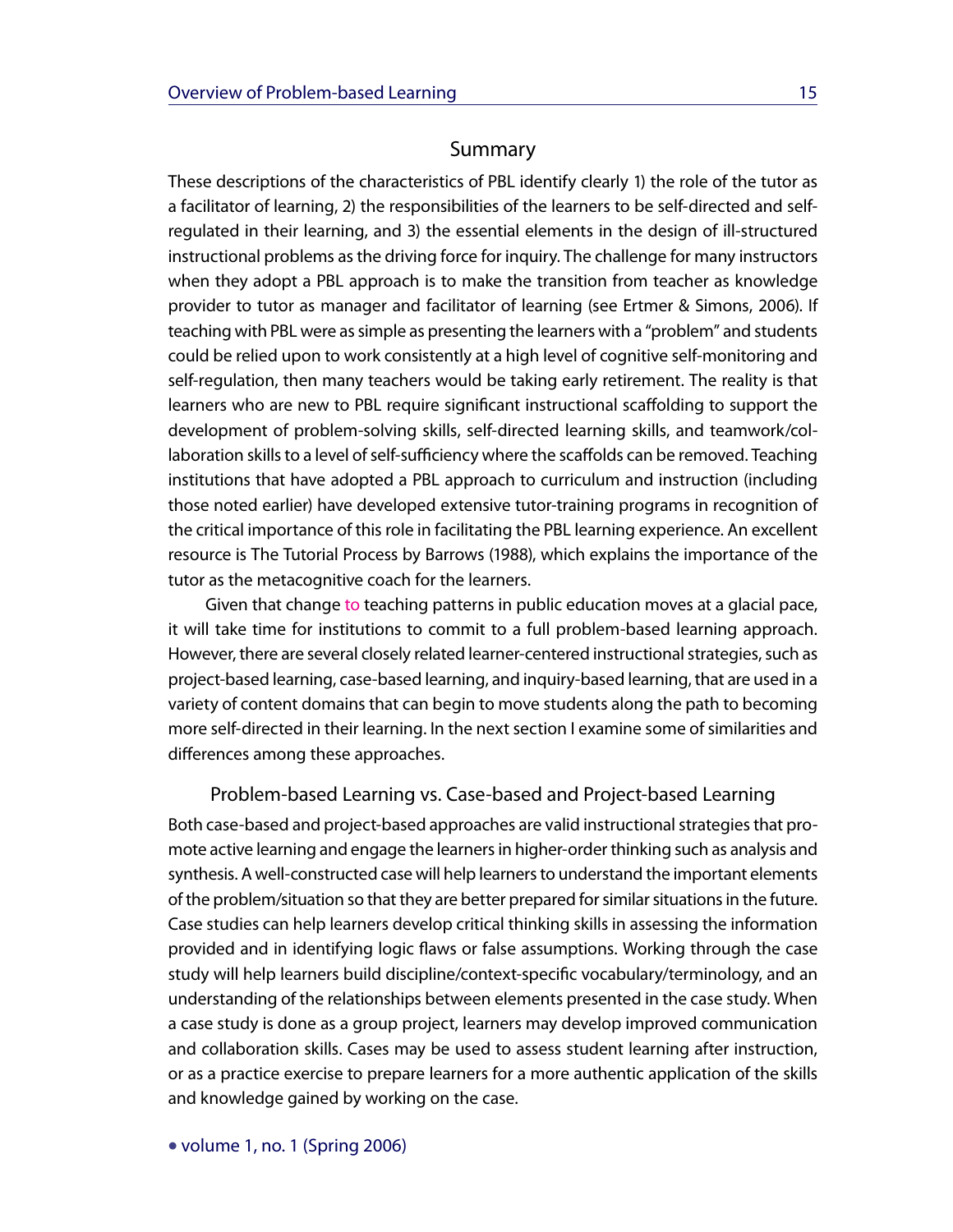Project-based learning is similar to problem-based learning in that the learning activities are organized around achieving a shared goal (project). This instructional approach was described by Kilpatrick (1921), as the Project Method and elaborated upon by several researchers, including Blumenfeld, Soloway, Marx, Krajcik, Guzdial, and Palinscar (1991). Within a project-based approach learners are usually provided with specifications for a desired end product (build a rocket, design a website, etc.) and the learning process is more oriented to following correct procedures. While working on a project, learners are likely to encounter several "problems" that generate "teachable moments" (see Lehman, George, Buchanan, & Rush, this issue). Teachers are more likely to be instructors and coaches (rather than tutors) who provide expert guidance, feedback and suggestions for "better" ways to achieve the final product. The teaching (modeling, scaffolding, questioning, etc.) is provided according to learner need and within the context of the project. Similar to case-based instruction learners are able to add an experience to their memory that will serve them in future situations.

While cases and projects are excellent learner-centered instructional strategies, they tend to diminish the learner's role in setting the goals and outcomes for the "problem." When the expected outcomes are clearly defined, then there is less need or incentive for the learner to set his/her own parameters. In the real world it is recognized that the ability to both define the problem and develop a solution (or range of possible solutions) is important.

#### Problem-based Learning vs. Inquiry-based Learning

These two approaches are very similar. Inquiry-based learning is grounded in the philosophy of John Dewey (as is PBL), who believed that education begins with the curiosity of the learner. Inquiry-based learning is a student-centered, active learning approach focused on questioning, critical thinking, and problem solving. Inquiry-based learning activities begin with a question followed by investigating solutions, creating new knowledge as information is gathered and understood, discussing discoveries and experiences, and reflecting on new-found knowledge. Inquiry-based learning is frequently used in science education (see, for example, the Center for Inquiry-Based Learning http://www.biology. duke.edu/cibl/) and encourages a hands-on approach where students practice the scientific method on authentic problems (questions). The primary difference between PBL and inquiry-based learning relates to the role of the tutor. In an inquiry-based approach the tutor is both a facilitator of learning (encouraging/expecting higher-order thinking) and a provider of information. In a PBL approach the tutor supports the process and expects learners to make their thinking clear, but the tutor does not provide information related to the problem—that is the responsibility of the learners. A more detailed discussion comparing and contrasting these two approaches would be an excellent topic for a future article in this journal.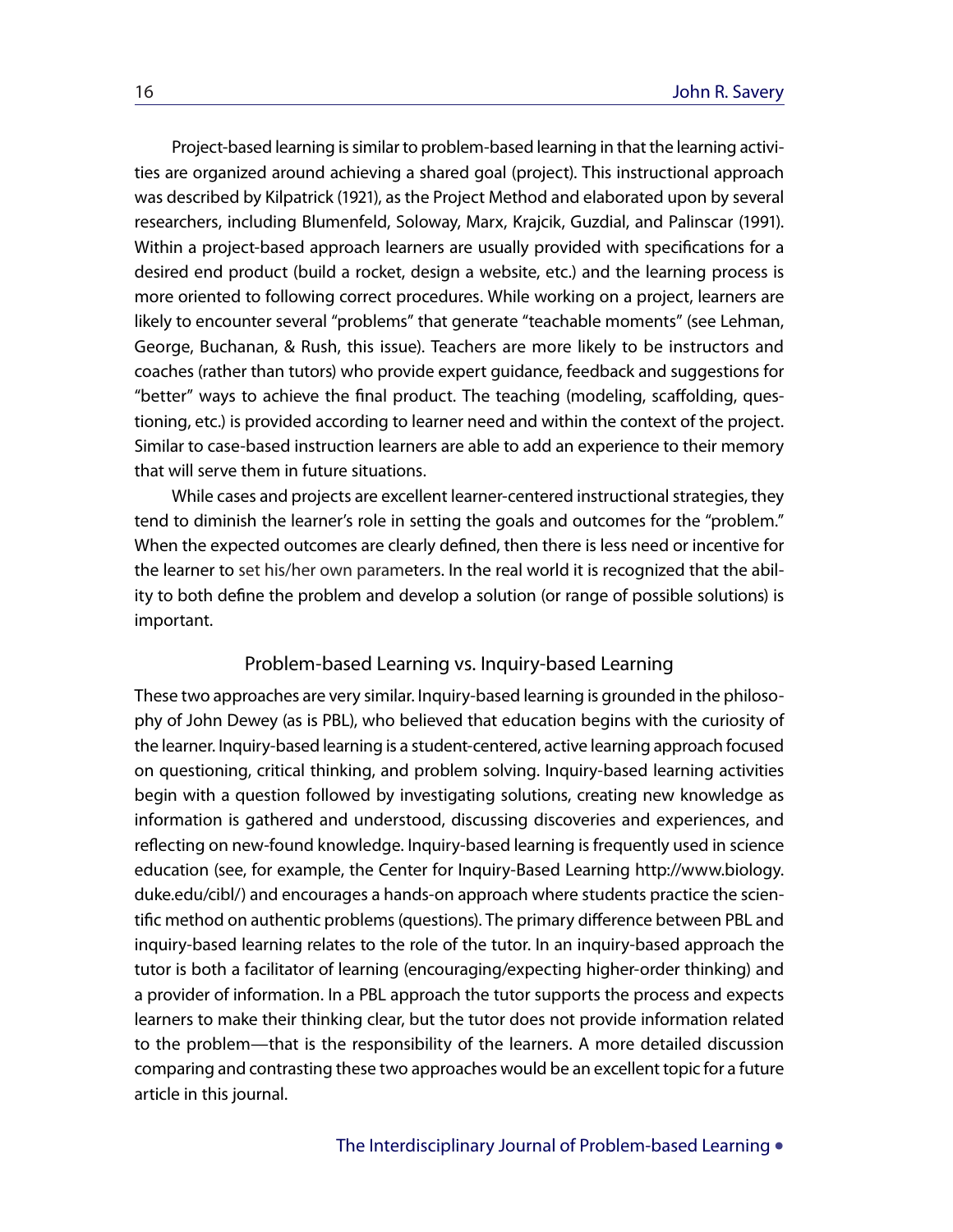### Challenges Still Ahead for PBL

Problem-based learning appears to be more than a passing fad in education. This instructional approach has a solid philosophical and epistemological foundation (which, due to space constraints, is not discussed fully here; see Duffy & Cunningham, 1996, Savery & Duffy, 1995; Torp & Sage, 2002) and an impressive track record of successful graduates in medical education and many other fields of study. In commenting on the adoption of PBL in undergraduate education, White (1996) observed:

Many of the concerns that prompted the development of problem-based learning in medical schools are echoed today in undergraduate education. Contentladen lectures delivered to large enrollment classes typify science courses at most universities and many colleges. Professional organizations, government agencies, and others call for a change in how science is taught as well as what is taught. While problem-based learning is well known in medical education, it is almost unknown in the undergraduate curriculum. (p. 75)

The use of PBL in undergraduate education is changing gradually (e.g., Samford University, University of Delaware) in part because of the realization by industry and government leaders that this information age is for real. At the Wingspread Conference (1994) leaders from state and federal governments and experts from corporate, philanthropic, higher education, and accreditation communities were asked for their opinions and visions of undergraduate education and to identify some important characteristics of quality performance for college and university graduates. Their report identified as important high-level skills in communication, computation, technological literacy, and information retrieval that would enable individuals to gain and apply new knowledge and skills as needed. The report also cited as important the ability to arrive at informed judgments by effectively defining problems, gathering and evaluating information related to those problems, and developing solutions; the ability to function in a global community; adaptability; ease with diversity; motivation and persistence (for example being a self-starter); ethical and civil behavior; creativity and resourcefulness; technical competence; and the ability to work with others, especially in team settings. Lastly, the Wingspread Conference report noted the importance of a demonstrated ability to deploy all of the previous characteristics to address specific problems in complex, real-world settings, in which the development of workable solutions is required. Given this set of characteristics and the apparent success of a PBL approach at producing graduates with these characteristics one could hope for increased support in the use of PBL in undergraduate education.

The adoption of PBL (and any other instructional innovation) in public education is a complicated undertaking. Most state-funded elementary schools, middle schools, and high schools are constrained by a state-mandated curriculum and an expectation that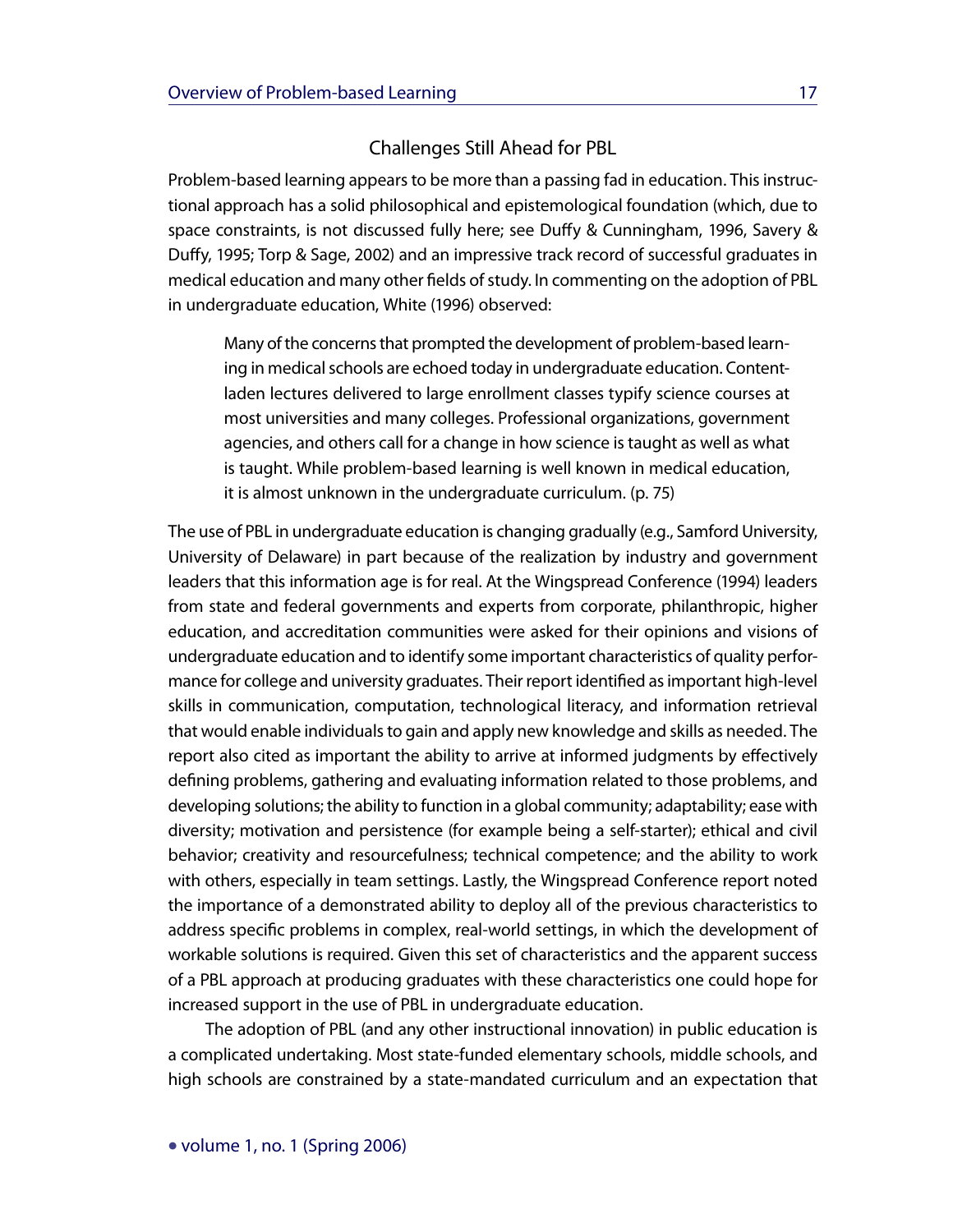they will produce a uniform product. High-stakes standardized testing tends to support instructional approaches that teach to the test. These approaches focus primarily on memorization through drill and practice, and rehearsal using practice tests. The instructional day is divided into specific blocks of time and organized around subjects. There is not much room in this structure for teachers or students to immerse themselves in an engaging problem. However, there are many efforts underway to work around the constraints of traditional classrooms (see, for example, PBL Design and Invention Center -http://www. pblnet.org/, or the PBL Initiative—http://www.pbli.org/core.htm), as well as the article by Lehman and his colleagues in this issue. I hope in future issues of this journal to learn more about implementations of PBL in K–12 educational settings.

We do live in interesting times—students can now access massive amounts of information that was unheard-of a decade ago, and there are more than enough problems to choose from in a range of disciplines. In my opinion, it is vitally important that current and future generations of students experience a problem-based learning approach and engage in constructive solution-seeking activities. The bar has been raised as the 21st century gathers momentum and more than ever, higher-order thinking skills, self-regulated learning habits, and problem-solving skills are necessary for all students. Providing students with opportunities to develop and refine these skills will take the efforts of many individuals—especially those who would choose to read a journal named the Interdisciplinary Journal of Problem-based Learning.

## References

- Albanese, M. A., & Mitchell, S. (1993). Problem-based learning: A review of the literature on its outcomes and implementation issues. Academic Medicine, 68 (1), 52-81.
- Barrows, H. S. (1988). The tutorial process. Springfield: Southern Illinois University School of Medicine.
- Barrows, H. S. (1994). Practice-based learning: Problem-based learning applied to medical education. Springfield: Southern Illinois University School of Medicine.
- Barrows, H. S. (1996). Problem-based learning in medicine and beyond: A brief overview. In L. Wilkerson & W. Gijselaers (Eds.), Bringing problem-based learning to higher education: Theory and practice. New Directions For Teaching and Learning Series, No. 68 (pp. 3-11). San Francisco: Jossey-Bass.
- Barrows, H. S., & Kelson, A. (1993). Problem-based learning in secondary education and the Problem-based Learning Institute (Monograph). Springfield: Southern Illinois University School of Medicine.
- Barrows, H. S., & Tamblyn, R. M. (1980). Problem-based learning: An approach to medical education. New York: Springer.
- Blumenfeld, P. C., Soloway, E., Marx, R. W., Krajcik, J. S., Guzdial, M., & Palinscar, A. (1991). Motivating project-based learning: Sustaining the doing, supporting the learning. Educational Psychologist, 26 (3/4), 369-398.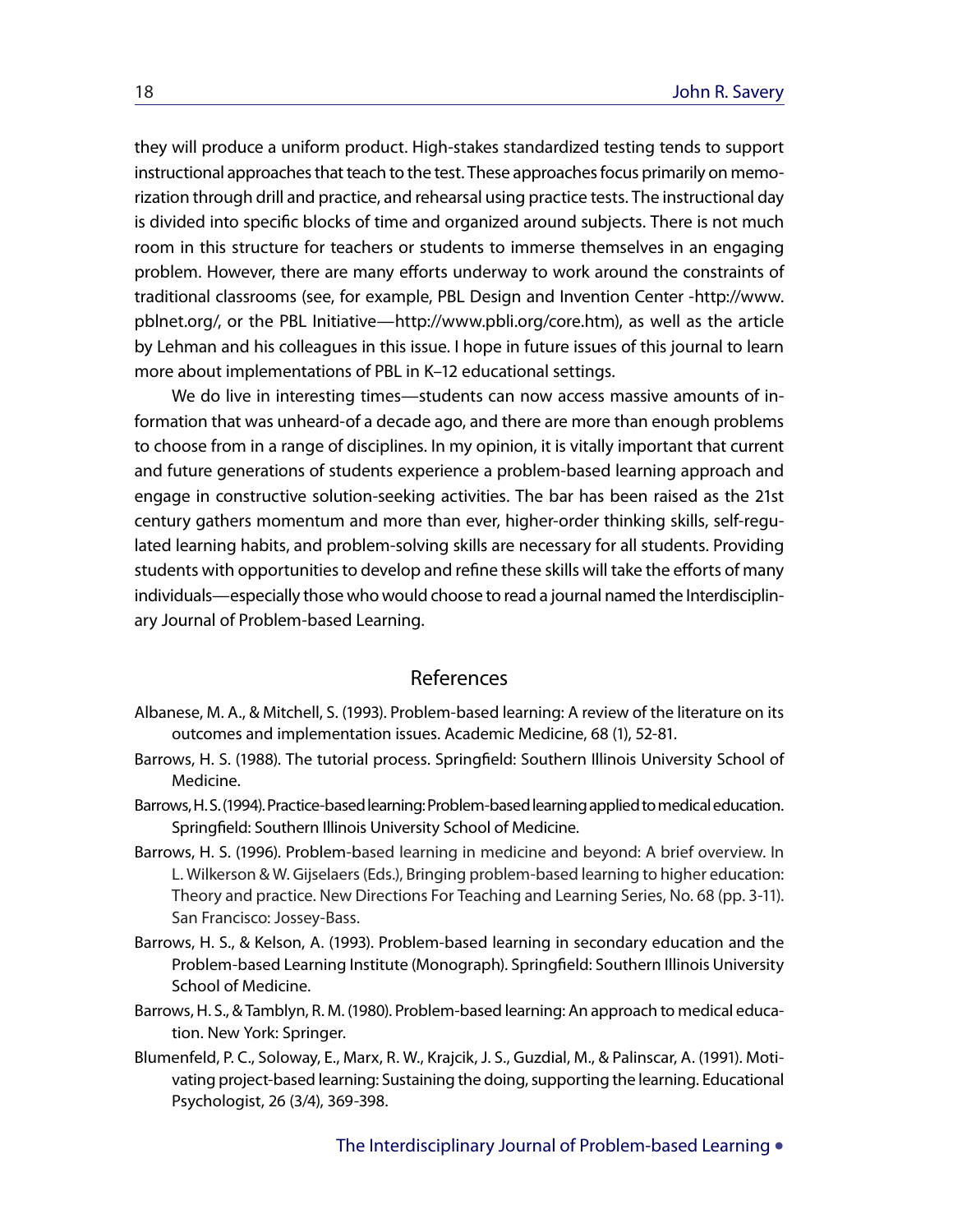- Boud, D., & Feletti, G. (1997). The challenge of problem-based learning (2nd ed.). London: Kogan Page.
- Bransford, J. D., Brown, A. L., & Cocking, R. R. (Eds.). (2000). How people learn: Brain, mind, experience, and school. Washington, DC: National Academy Press.
- Bridges, E.M., & Hallinger, P. (1996). Problem-based learning in leadership education. In L. Wilkerson & W. Gijselaers (Eds.), Bringing problem-based learning to higher education: Theory and practice. New Directions in Teaching and Learning, No. 68 (pp. 53-61). San Francisco: Jossey Bass.
- Denton, B. G., Adams, C. C., Blatt, P. J., & Lorish, C. D. (2000). Does the introduction of problembased learning change graduate performance outcomes in a professional curriculum? Journal on Excellence in College Teaching, 11 (2&3), 147-162.
- Duch, B. J., Groh, S. E., & Allen, D. E. (2001). Why problem-based learning? A case study of institutional change in undergraduate education. In B. Duch, S. Groh, & D. Allen (Eds.), The power of problem-based learning (pp. 3-11). Sterling, VA: Stylus.
- Duffy, T. M., & Cunningham, D. J. (1996). Constructivism: Implications for the design and delivery of instruction. In D. Jonassen (Ed.), Handbook of research for educational communications and technology. New York: Macmillan.
- Ertmer, P. A., & Simons, K. D. (2006). Jumping the PBL implementation hurdle: Supporting the efforts of K–12 teachers. Interdisciplinary Journal of Problem-based Learning, 1 (1), 40-54.
- Gijselaers, W. H. (1996). Connecting problem-based practices with educational theory. In L. Wilkerson & W. Gijselaers (Eds.), Bringing problem-based learning to higher education: Theory and practice. New Directions in Teaching and Learning. No. 68, Winter 1996 (pp. 13-21). San Francisco: Jossey Bass.
- Hmelo-Silver, C. E. (2004). Problem-based learning: What and how do students learn? Educational Psychology Review, 16(3), 235-266.
- Kingsland, A. J. (1989). The assessment process in architecture at Newcastle. In B. Wallis (Ed.), Problem-based learning: The Newcastle workshop. Proceedings of the ten-year anniversary conference (pp. 121-130) Faculty of Medicine, University of Newcastle.
- Kilpatrick, W. H. (1921). Dangers and difficulties of the project method and how to overcome them: Introductory statement: Definition of terms. Teachers College Record, 22 (4), p. 283- 287 (ID Number: 3982) Retrieved January 23, 2006 from http://www.tcrecord.org.
- MacDonald, P. J. (1997). Selection of health problems for a problem based curriculum. In D. Boud & G. Feletti (Eds.), The challenge of problem-based learning (2nd ed.) (pp. 93-102). London: Kogan Page.
- Maudsley, G. (1999) Do we all mean the same thing by "problem-based learning"? A review of the concepts and a formulation of the ground rules. Academic Medicine, 74(2), 178-85.
- Newman, M. (2003). A pilot systematic review and meta-analysis on the effectiveness of problem-based learning. Retrieved December 12, 2005 from http://www.ltsn-01.ac. uk/docs/pbl\_report.pdf.
- Sanson-Fisher R. W., & Lynagh, M., C. (2005). Problem-based learning: A dissemination success story? Medical Journal of Australia, 183(5), 258-260.

• volume 1, no. 1 (Spring 2006)